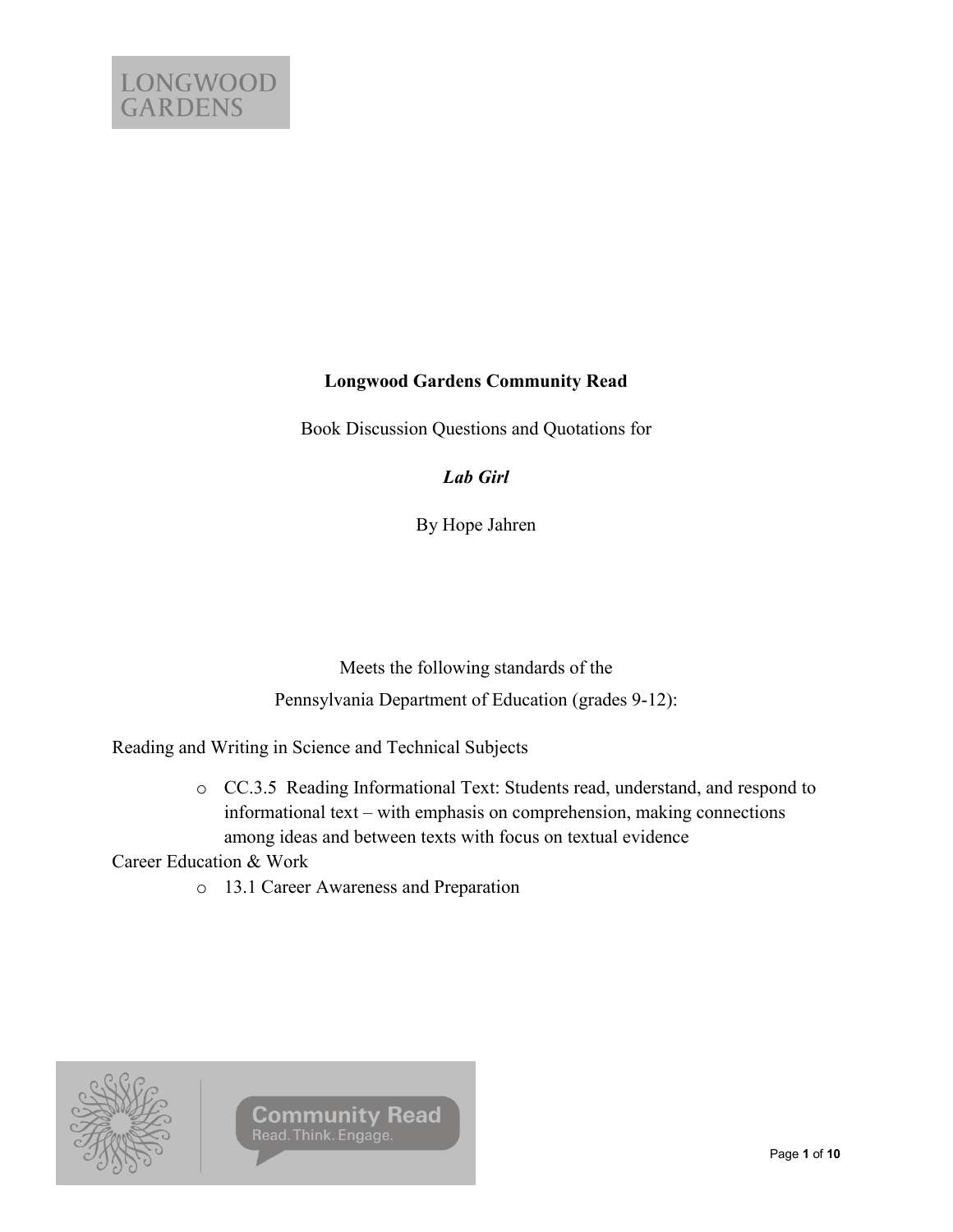

2018 Community Read Toolkit

*Lab Girl* by Hope Jahren

### **SUMMARY**

Hope Jahren's Minnesota childhood was filled with the comfort and promise of her father's community college laboratory, where he taught physics and earth science; and the emotional distance of her mother, with whom she gardened and read and studied literature. Hope pursued the college education her mother had yearned for, learning early on that science was her "home."

Jahren's greatest discovery was her long-time lab partner Bill, with whom she traveled from graduate school in California to an assistant professorship in Georgia, where they built their first lab and dared to study the science of "what it's like to be a plant." Through tales that span twenty years, the author skillfully connects the passions and risks of life as a scientist with the wonders and challenges of the plant lives that share our world.

Through engaging facts and expert storytelling, Jahren speaks to us as fellow scientists, inviting us into her lab and into her life in a voice that circumvents hardship with ever-present hope and humor.

## **GENERAL DISCUSSION QUESTIONS**

### **Opening Discussion and Prologue**

- 1. What does *Lab Girl* tell us about what it means to be a scientist? Do you think Hope Jahren's path to a career in science was typical? How did elements of her background either draw her toward science or serve as obstacles in her path?
- 2. Did Jahren's narrative change your opinion of science and scientists? How comfortable do you feel with the language and methods of science? Did *Lab Girl* help to deepen your understanding?
- 3. What is the overall tone of the author's language, mood, and message? Compare and contrast her use of humor and tragedy, scientific description and storytelling.

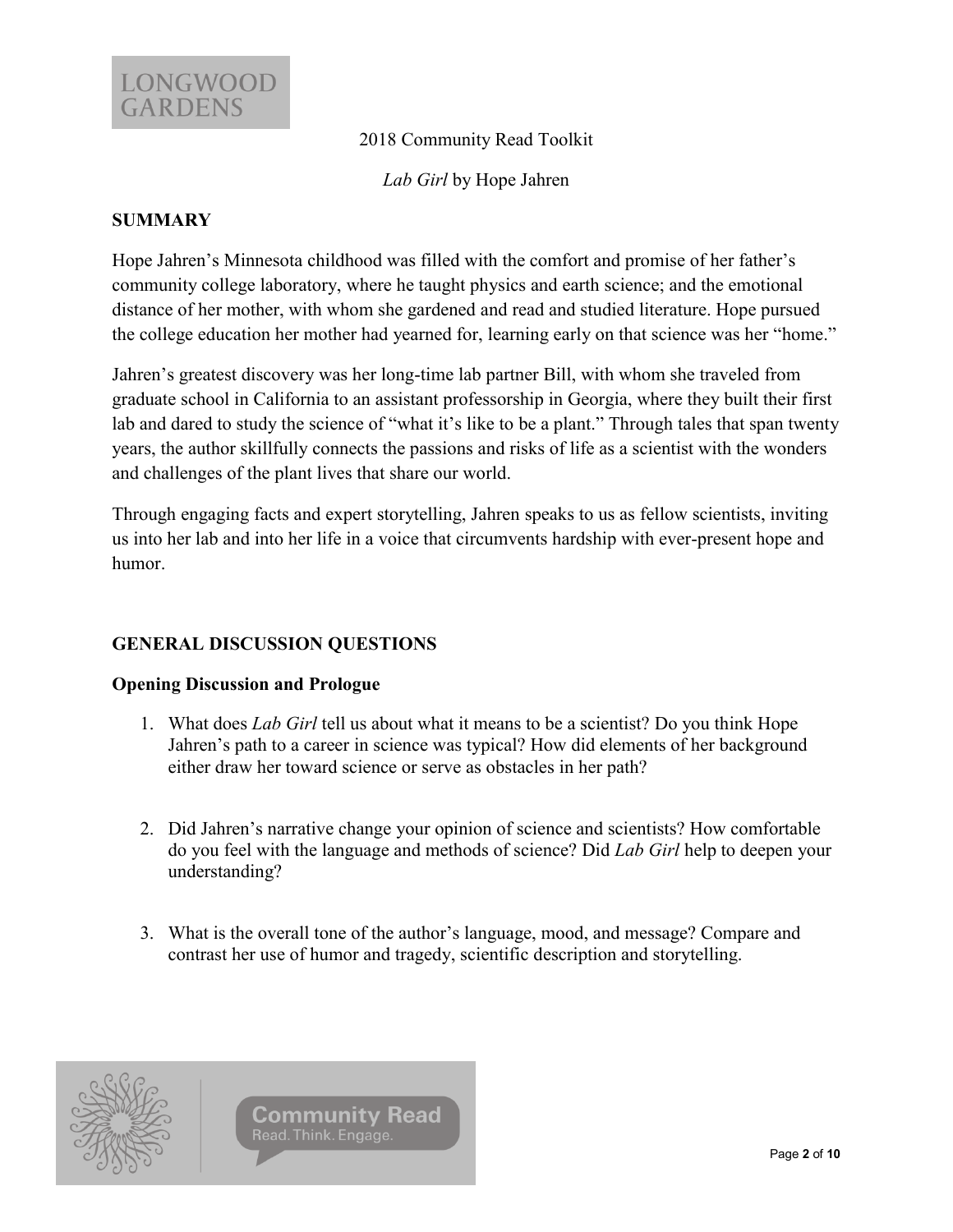

- 4. Two of our past Community Read authors are notable scientists: Aldo Leopold (*A Sand County Almanac*) worked in forestry and land management; Robin Wall Kimmerer (*Braiding Sweetgrass*) studies botany with the holistic sensitivity of a Native American. In what ways does Hope Jahren's voice and message differ from theirs? In what ways does her work resonate with theirs?
- 5. Jahren packs her two-page prologue with wondrous facts about trees, as a way to explain why she studies them (pp. 3-4). Then she invites us to pick up a leaf and ask a question. Thus, in the simplest of terms, she describes what it's like to be a scientist. Throughout the book, does the author keep the pact she makes with us from the start—to treat us as fellow scientists who speak a shared and comprehensible language?

### **Part One: Roots and Leaves**

- 1. Jahren invites us into her story and into her childhood with the perfect first line for a yearning young scientist: "There is nothing in the world more perfect than a slide rule" (p. 7). What do you think the slide rule symbolizes? Why does it stir such powerful memories and emotions? Why were the tools and trappings of science so important to her? Are there objects in your own life that possess the power of Jahren's slide rule, imbued with meaning far beyond face value?
- 2. Throughout her narrative, the author describes science both as a haven and a world full of risk. "I chose science because science gave me what I needed—a home as defined in the most literal sense: a safe place to be" (p. 18). Later, she speaks through the metaphor of plants: "No risk is more terrifying than that taken by the first root" (p.52). For Jahren, what is safe and comfortable about science? What is terrifying?
- 3. Jahren asserts that "the scientific rights to naming a new species, a new mineral, a new atomic particle, a new compound, or a new galaxy are considered the highest honor and grandest task to which any scientist may aspire" (p. 25). Why do you think the act of naming something is so important? What power and significance lie in a name?
- 4. In reminiscing about a tree from her childhood, the author says, "I fully appreciated that my tree was alive only just in time to hear that it had died. … [Science] has convinced me that carefully writing everything down is the only real defense we have against forgetting something important that once was and is no more, including the spruce tree that should have outlived me but did not" (p 29). What do you think the author is saying about science, about writing, about memory, about the world we live in?

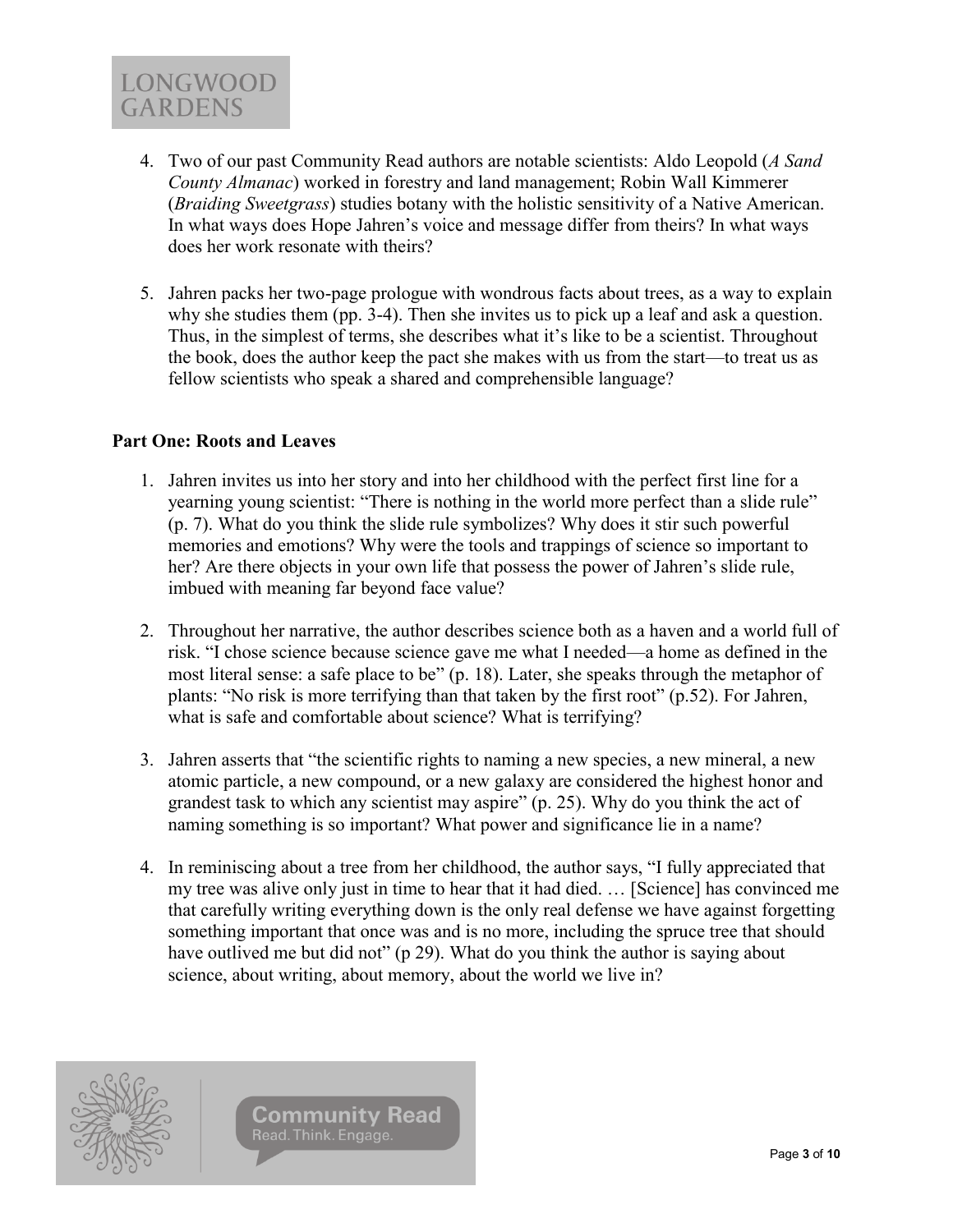

5. Jahren defines a "true scientist" as one who "doesn't perform prescribed experiments; she develops her own and thus generates wholly new knowledge" (p. 66)—knowledge so new that "what we now take for granted was once a dangerous idea." (p189). What dangerous ideas do we now take for granted? What are the dangerous ideas being proposed by scientists today?

#### **Part Two: Wood and Knots**

- 1. In "Wood and Knots," Jahren describes moving from California to Georgia to transition between life as a grad student and life as an assistant professor and research scientist with a lab of her own. How does the opening line of this section —"The American South is a plant's idea of Eden" (p. 95)—reflect the author's hopes for (versus the reality of) her new life?
- 2. Jahren describes a field trip with her Soils class, where the students dig holes to create soil profiles. She characterizes scientists as "lumpers" or "splitters" according to the way they choose to map the layers of soil. She tells us that "the only way to do good soil science is to put a splitter and a lumper together in the soil pit and let them fight it out until they achieve something that they both know must be correct because neither of them feels satisfied" (p. 110). In this passage, what is Jahren saying about subjectivity and collaboration in scientific communities in particular, and in human society in general?
- 3. Continuing with her soil study field trip, the author states: "By dragging students through dirt for five days I can do something far more important and significant than I can do for them during an entire semester behind a desk" (pp. 110-111). Compare this author's teaching style with that of Robin Wall Kimmerer, or of teachers you yourself have had. What are the possibilities for public gardens as living laboratories and as centers for hands-on learning?
- 4. The author describes her role in science as "being paid to wonder" (p. 236), and calls the type of science she does "curiosity-driven." She explains that "one side effect of curiosity-driven research is the inspiring of young people" (p. 123). Do you feel that this is a worthwhile "side effect" of such research? Who should pay for "curiosity-driven" science?
- 5. Halfway through *Lab Girl*, Hope Jahren describes—in a chapter as powerful and succinct as her interspersed essays on plants—the experience of "full-blown mania" (pp. 144- 147). What effect did this passage have on you as a reader? What are the connections between this chapter and the one that precedes it about cactuses and "resurrection plants" (pp. 142-143)?

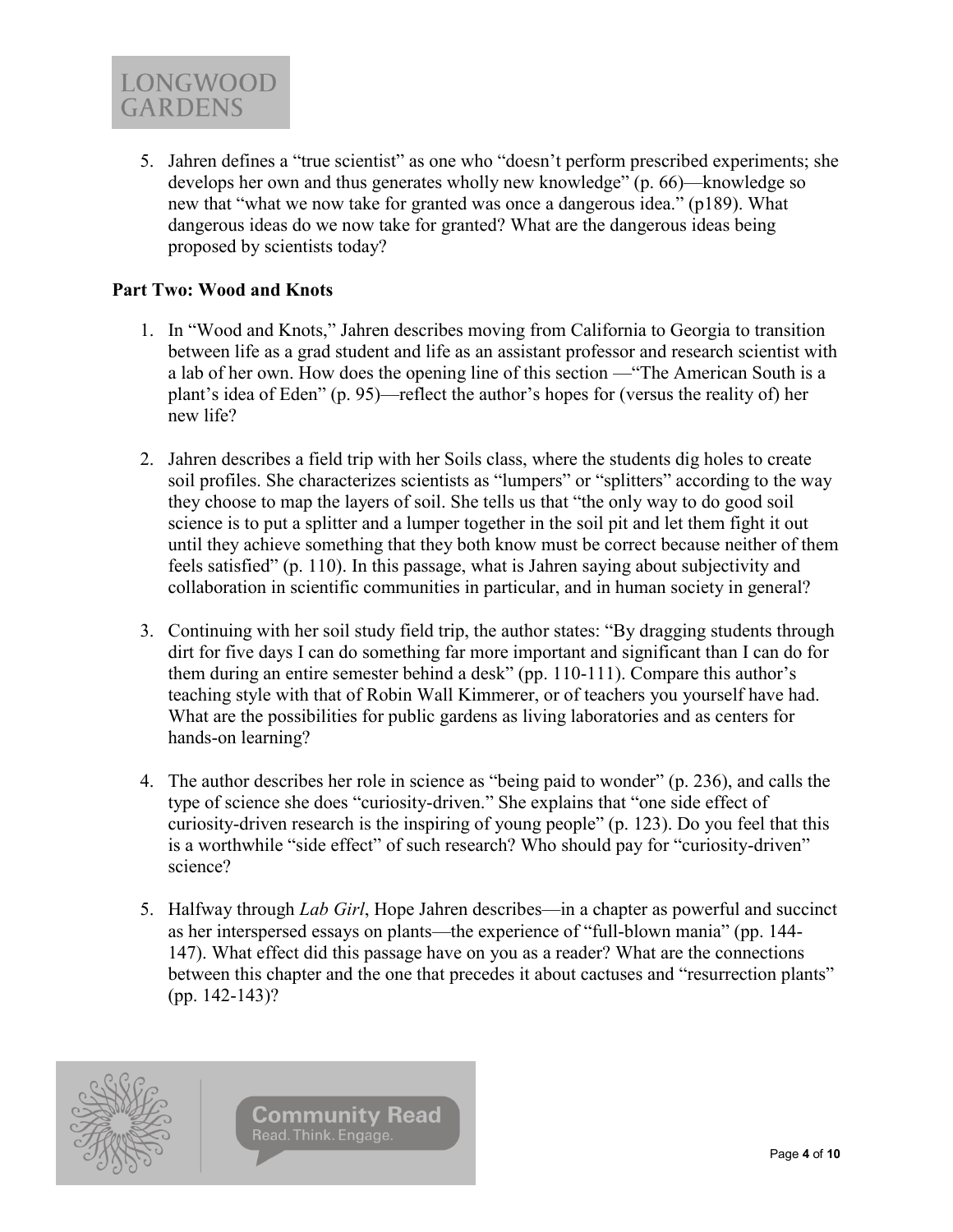### **Part Three: Flowers and Fruit**

- 1. Throughout her memoir, Jahren reflects not only upon scientific achievements, but also upon personal victories. Take the example of her lab partner, Bill, dancing, for the very first time, in the wilderness of Alaska: "Today was for watching a great man dance in the snow" (pp. 199-201). Or her description of meeting her future husband: "When I was thirty-two I learned that life can change in one day" (p. 205). Or the birth of her son: "Perhaps this has been a million-plus-year-old experiment that even I couldn't screw up" (p. 229). Were there moments that especially touched you or that you identified with?
- 2. Jahren talks about studying "tree memory" as a Fulbright scholar in Norway. The process spans not months or years but decades: "All our special attention renders it probable that one out of every one thousand embryos that we process will give rise to an adult tree. … In thirty years, perhaps one of the plants before me will bear seed and help give answers to the questions that we ask today" (pp. 232-236). How difficult would it be to work on projects that you couldn't personally see through to completion?
- 3. The author describes a field trip to Ireland, hastily planned to help Bill heal after the death of his father (pp. 238-253). While there, she and Bill spend 60 hours collecting over a thousand samples of moss that they forfeit at the airport because they lack the necessary permit. One of the insights that emerges from this deeply layered story deals with resilience. "There are two ways to deal with a major setback: one is to pause, take a deep breath, clear your mind and go home, distract yourself for the evening, and come back fresh the next day to start over. The other is to immediately resubmerge, put your head under and dive to the bottom, work an hour longer than you did last night, and stay in the moment of what went wrong. While the first way is a good path toward adequacy, it is the second way that leads to important discoveries" (p. 252). Can you think of other passages in *Lab Girl* that speak about resilience: In science? In nature? In individual lives?
- 4. Jahren discusses an experiment "growing sweet potatoes under the greenhouse gas levels predicted for the next several hundred years … The potatoes grew bigger as carbon dioxide increased … [but] were less nutritious, much lower in protein content … It looks as if the bigger potatoes of the future might feed more people while nourishing them less" (p. 271). How important is the study of science for our future? What are some of the limitations of science? What are the problems and possibilities of turning scientific findings into action?

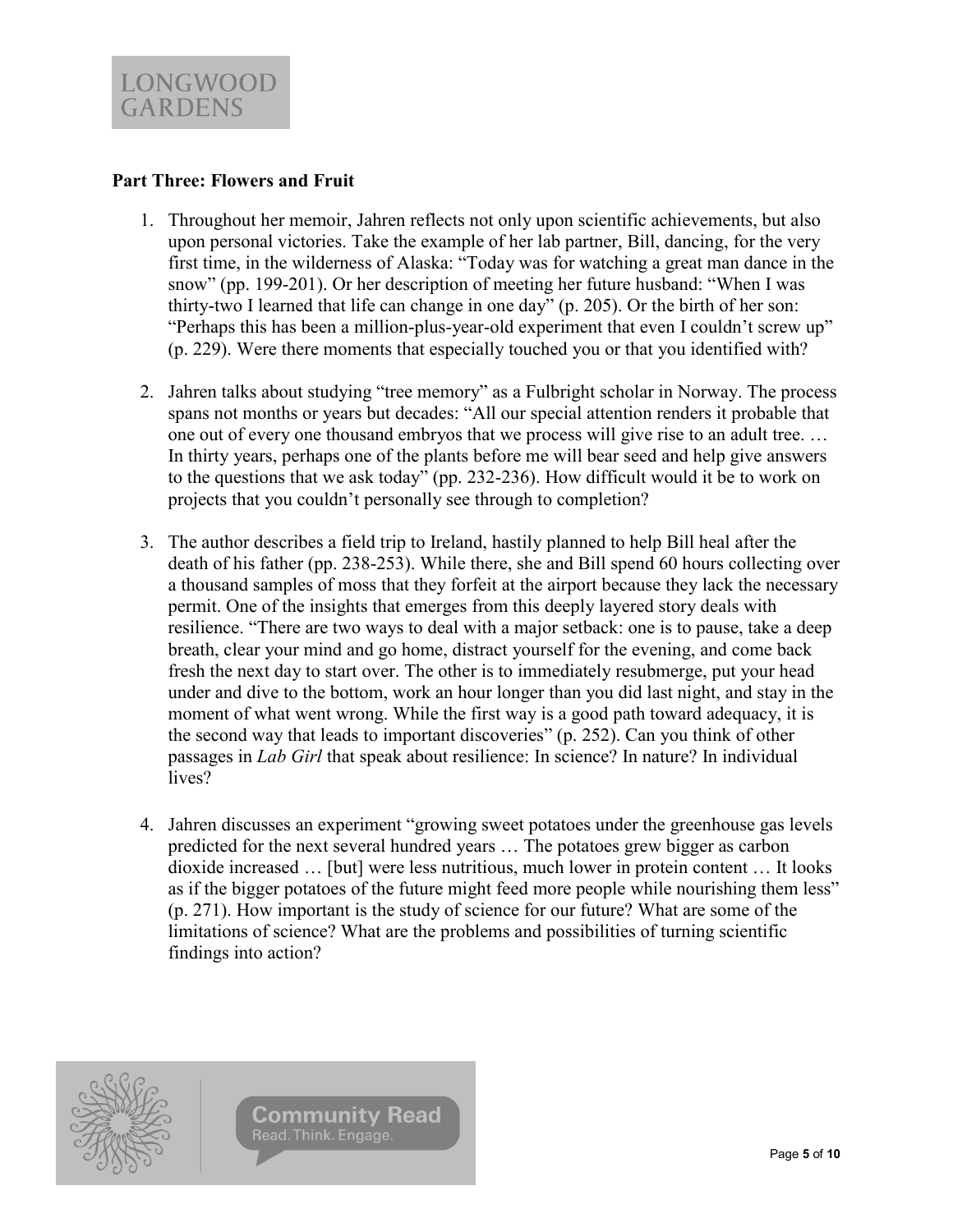# **Epilogue (pp. 279-282)**

After years of study, Hope Jahren acknowledges the "deep otherness" of plants, admitting that "they are beings we can never truly understand." She laments that "human civilization has reduced the plant, a four-hundred-million-year-old life form, into three things: food, medicine and wood." She reminds us that "every single year, at least one tree is cut down in your name." Her request of each reader is to plant a tree, care for it, tell its story—and carve Bill's name into the trunk. Has *Lab Girl* moved you to action?

## **PLANT SCIENCE DISCUSSION QUESTIONS**

Throughout *Lab Girl*, Jahren opens our eyes to the world of plants, through short evocative chapters that not only highlight aspects of her work and her life, but that also illustrate the connections among all living things.

### **Prologue**

- 1. "People live among plants but they don't really see them" (p. 3). What are the consequences of being blind to plants? What steps can we take to awaken our senses to the natural world? Can you describe a memory or experience in which a plant stirs your senses even now?
- 2. Using facts and calculations to grab our attention, Jahren establishes a direct connection between trees and readers, and reminds us of our impact on the natural world: "There are about as many leaves on one tree as there are hairs on your head. … In the last ten years, we've cut down more than fifty billion trees" (p.4). Do these simple objective statements convey an emotional impact? How effective are they at helping you understand the problems she presents?

### **Part One: Roots and Leaves**

1. Jahren draws many connections between the lives of trees and her own life. She remembers a blue-tinged spruce from her childhood, which she comes to appreciate more with the passage of time. "I fully appreciated that my tree was alive just in time to hear that it had died … my spruce tree was not only alive; it had a *life*, similar to but different from my own" (p. 29). What does the author's statement mean to you? Do you have a childhood tree you remember? Or a tree that is special to you now?

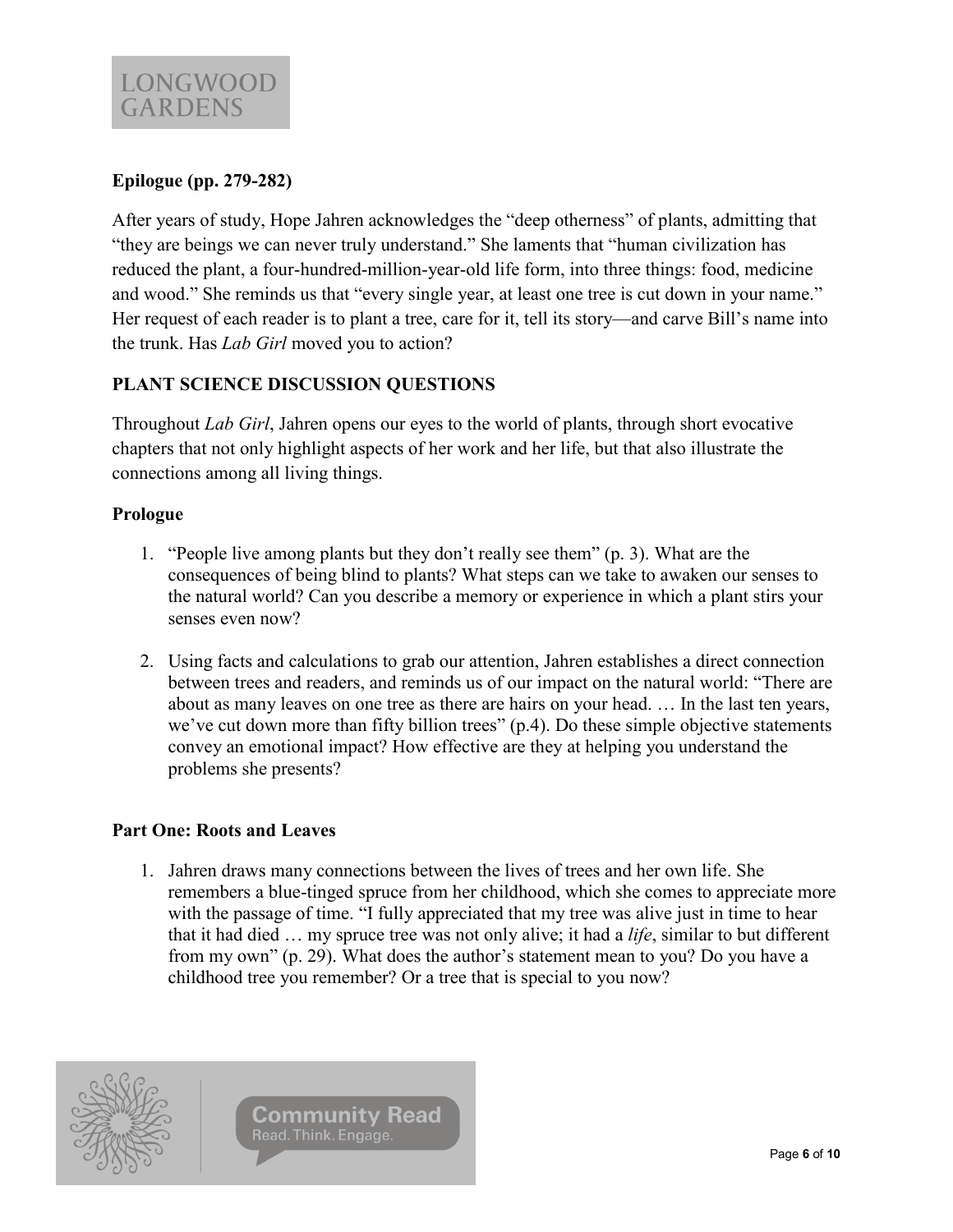

- 2. The author describes seeds as living embryos—"a working blueprint"—waiting to be, including a lotus seed that was coddled into growth after two thousand years. "When you are in the forest, for every tree that you see, there are at least a hundred more trees waiting in the soil, alive and fervently wishing to be" (pp. 30-31). What can seeds teach us about tenacity, hope, and the ability of life to endure?
- 3. In one short chapter (pp. 63-65), the author describes the anatomy, life cycle, and function of a leaf, marveling at this "simple machine designed for one job only—a job upon which hinges humankind. Leaves make sugar." How does her description compare to your previous knowledge of what a leaf is and what a leaf does? What did you learn that impressed you? Did her description affect the way you feel about plants?
- 4. Jahren says, "Light equals life for a plant" (p. 91). Do you feel this is true for people as well? In what ways?

### **Part Two: Wood and Knots**

- 1. How does the author's language compare with other books about plants you might have read? Consider this passage about the relationship between trees and fungi: "The fungus could certainly live very well alone almost anywhere, but it chooses to entwine itself with the tree over an easier and more independent life. … Perhaps the fungus can somehow sense that when it is part of a symbiosis, it is also not alone" (p. 105). Compare the power and meaning of Jahren's poetic language with her scientific voice.
- 2. How does the author's discussion of vines relate to her own life, and to society? How effective is the author's use of plant metaphors at expressing deeply layered ideas? "Vines are not sinister; they are just hopelessly ambitious" (p. 126). "The vine that we know by the name 'kudzu' arrived in Philadelphia as a gift from Japan to honor the 1876 centennial. … While the dogwood tree blooms, stationary and secure …, the kudzu resolutely continues to grow one inch each hour, searching for its next temporary home" (pp.127-128).
- 3. Jahren discusses the concept of plant communication via "volatile organic compounds," wherein trees attacked by tent caterpillars use aboveground chemical signaling to "warn" other trees, a full mile away, to begin producing "caterpillar poison." Do you know of other instances of communication in the plant world? Discuss the author's remark that, although this was "a beautiful, brilliant piece of work … it took more than twenty years for anyone to believe it" (pp. 165-167). Compare the author's own struggle to gain credibility in her field, which she describes as "repeatedly smashing against a brick wall of scholarly skepticism" (p. 169).

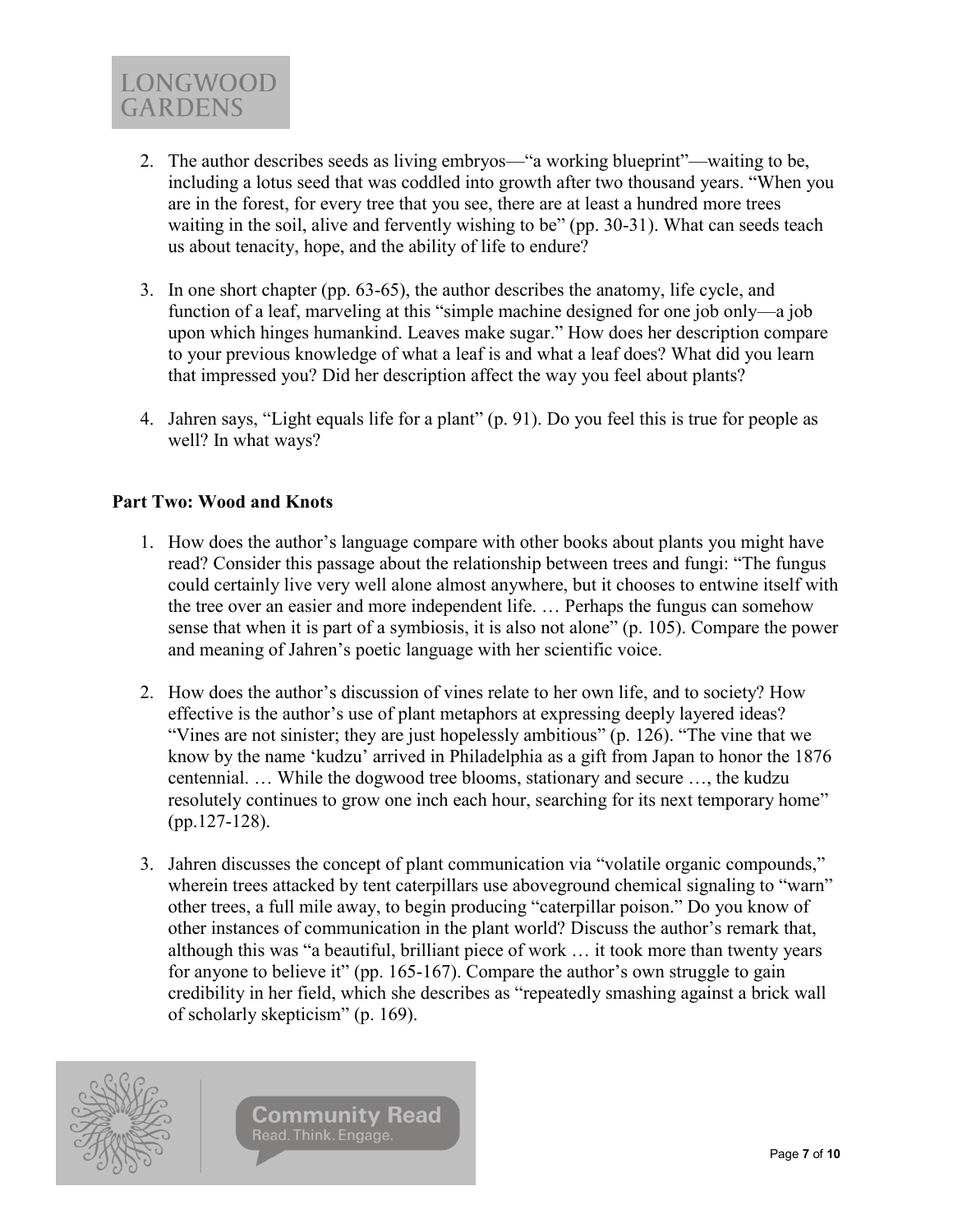### **Part Three: Flowers and Fruit**

- 1. The author describes the hardening of trees for winter, a process that is triggered not by temperature, but by seasonal changes in light levels (pp. 191-193). Consider her ending statement: "Hardening has worked for eons because a tree can trust the sun to tell it when winter is coming, even during years when the weather is capricious. These plants know that when your world is changing rapidly, it is important to have identified the one thing that you can always count on." What philosophical leap does the author make in her final sentence? What can these plants teach us about our changing world?
- 2. Jahren marvels at the "unprecedented possibilities" of evolution that result from the mixing of genes: "One grain of pollen is all that is necessary to fertilize an ovum and then develop into a seed. One seed may grow into a tree. One tree can produce one hundred thousand flowers each year. Each flower can produce one hundred thousand grains of pollen" (pp. 202-204). In her endnote, Jahren explains how she carefully gleans facts and statistics to arrive at such calculations, which are "set up to 'err' on the side of understatement" (p. 287-289). Were there particular plant facts in *Lab Girl* that surprised or amazed you? As an activity, what interesting facts or calculations can you combine to make scientific concepts more accessible or memorable
- 3. The author discusses the economy of trees (pp. 268-269): "In the end, trees die because being alive has simply become too expensive for them. … replacing old leaves, making medicine against infection, pumping out flowers and seeds—these use the same raw materials, there are never enough to spare, and there is only so far out or down the tree can go in order to search for them. … Once it exceeds the limitations of its environment, it loses all." Think about this passage in relation to the "economy" of other natural "resources," in relation to human economies, and in relation to nature or Earth as a whole.



**Community Read** Read. Think. Engage.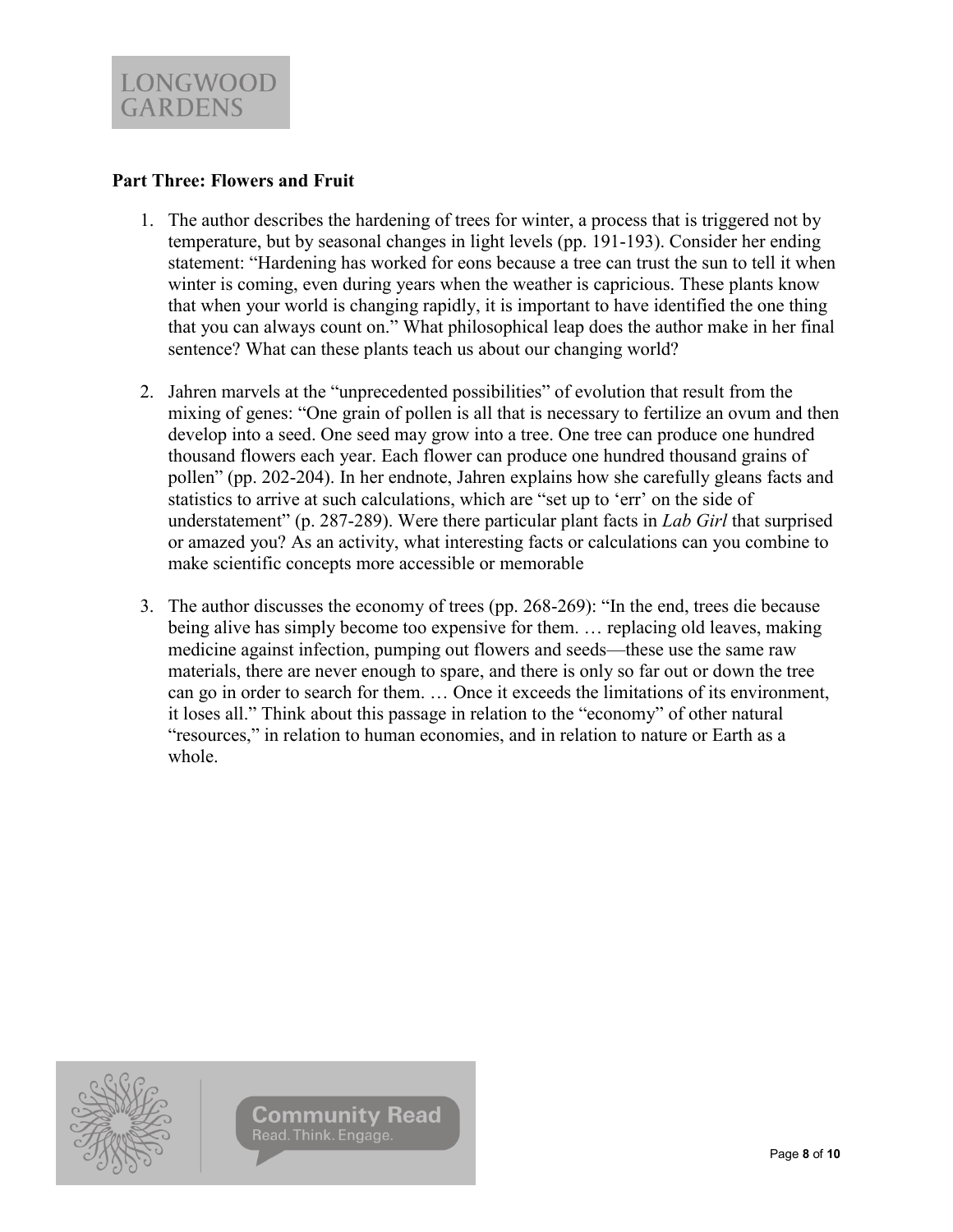## **QUOTES FOR CURIOSITY AND DISCUSSION**

- 1. "[My father] taught me that there is no shame in breaking something, only in not being able to fix it."  $(p, 8)$
- 2. "My strongest memory of our garden is not how it smelled, or even looked, but how it sounded."  $(p. 14)$
- 3. "Science has taught me that everything is more complicated than we first assume, and that being able to derive happiness from discovery is a recipe for a beautiful life." (p. 29)
- 4. "Each beginning is the end of a waiting. We are each given exactly one chance to be. Each of us is both impossible and inevitable. Every replete tree was first a seed that waited." (p. 31)
- 5. "The most important thing I know about science [is] that experiments are not about getting the world to do what you want it to do." (p. 75)
- 6. "From dandelions to daffodils, from ferns to figs, from potatoes to pine trees—every plant growing on land is striving toward two prizes: light, which comes from above, and water, which comes from below." (p. 77)
- 7. "A tree's wood is also its memoir … If you know how to listen, each ring describes how the rain fell and the wind blew and the sun appeared every day at dawn." (pp. 78-79)
- 8. "Discovery and mischief are two sides of the very same coin." (p. 100)
- 9. "It was kind of tragic, I reflected, that we all spent our lives working but never really got good at our work, or even finished it. The purpose instead was for me to stand on the rock that he had thrown into the rushing river, bend and claw another rock from the bottom, and then cast it down a bit further and hope it would be a useful next step for some person with whom Providence might allow me to cross paths." (pp. 189-190)